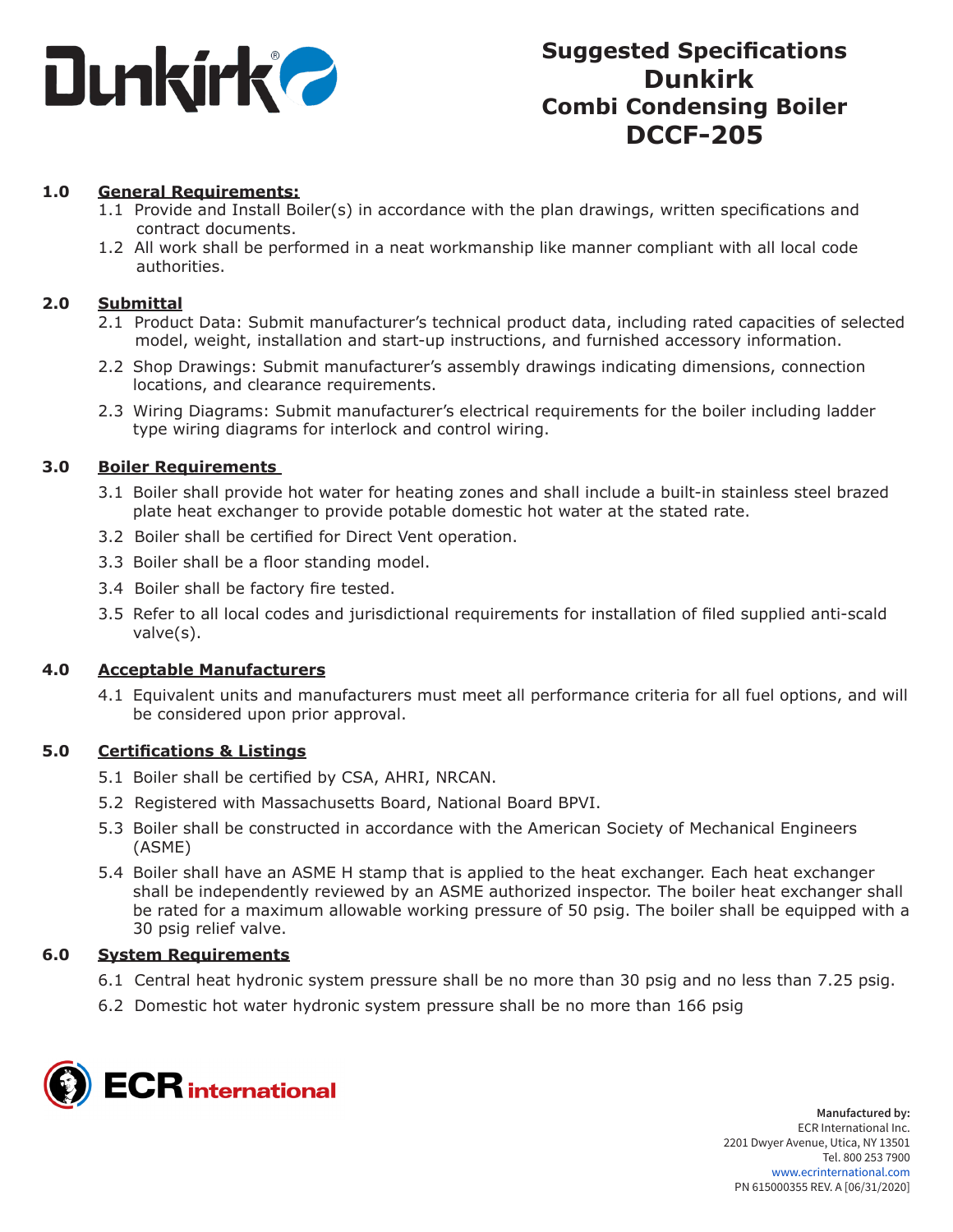

# **7.0 Construction**

- 7.1 Boiler heat exchanger shall be constructed of Iron-Chromium stainless steel parallel tube, encased in a Noryl Resin housing.
- 7.2 Burner Components
	- 7.2.1 Gas valve shall be a modulating valve capable of firing from:
		- 205,000 BTU input down to 29,500 BTU input in Combi mode (7:1 turn down)
		- 164,000 BTU input down to 29,500 BTU input in Heat mode (5.5:1 turn down)
	- 7.2.2 Induced draft blower shall be variable speed and controlled by a PCB.
	- 7.2.3 Burners shall be constructed of Iron-Chromium stainless steel.
	- 7.2.4 Ignition system shall be direct spark with separate flame sensing rod.
	- 7.2.5 Boiler shall include an internal stainless steel brazed plate heat exchanger for potable hot water and an automatic 3 way diverting valve to allow Domestic Hot Water Priority operation.
	- 7.2.6 Boiler shall include an internal factory installed and wired Boiler Loop Pump and factory supplied primary secondary manifold with quick connections.

# **8.0 Control System**

- 8.1 Control system shall be PCB integral controller with an LCD digital display that also includes graphical interface.
- 8.2 Control system will automatically recognize fuel type (Natural or LP gas), and features a calibration function mode to optimize combustion.
- 8.3 Control shall continuously monitor flame signal and automatically adjust the gas valve during normal operation for maximum efficiency.
- 8.4 Control will sense supply water temperature and adjust firing rate of the boiler to deliver amount of heat needed.
- 8.5 Control will sense and display supply water temperature and indicate by icon when boiler is in central heating or domestic water mode.
- 8.6 Control will have Brazed Plate Pre-Heat function. Pre-Heat mode will maintain temperature of brazed plate heat exchanger to speed DHW delivery.
- 8.7 Control can accept wired Outdoor Air sensor and have field adjustable reset curves.
- 8.8 Control displays error codes and diagnostic information.
- 8.9 Control can accept 0-10V input to manage heating set-point or heating power level.